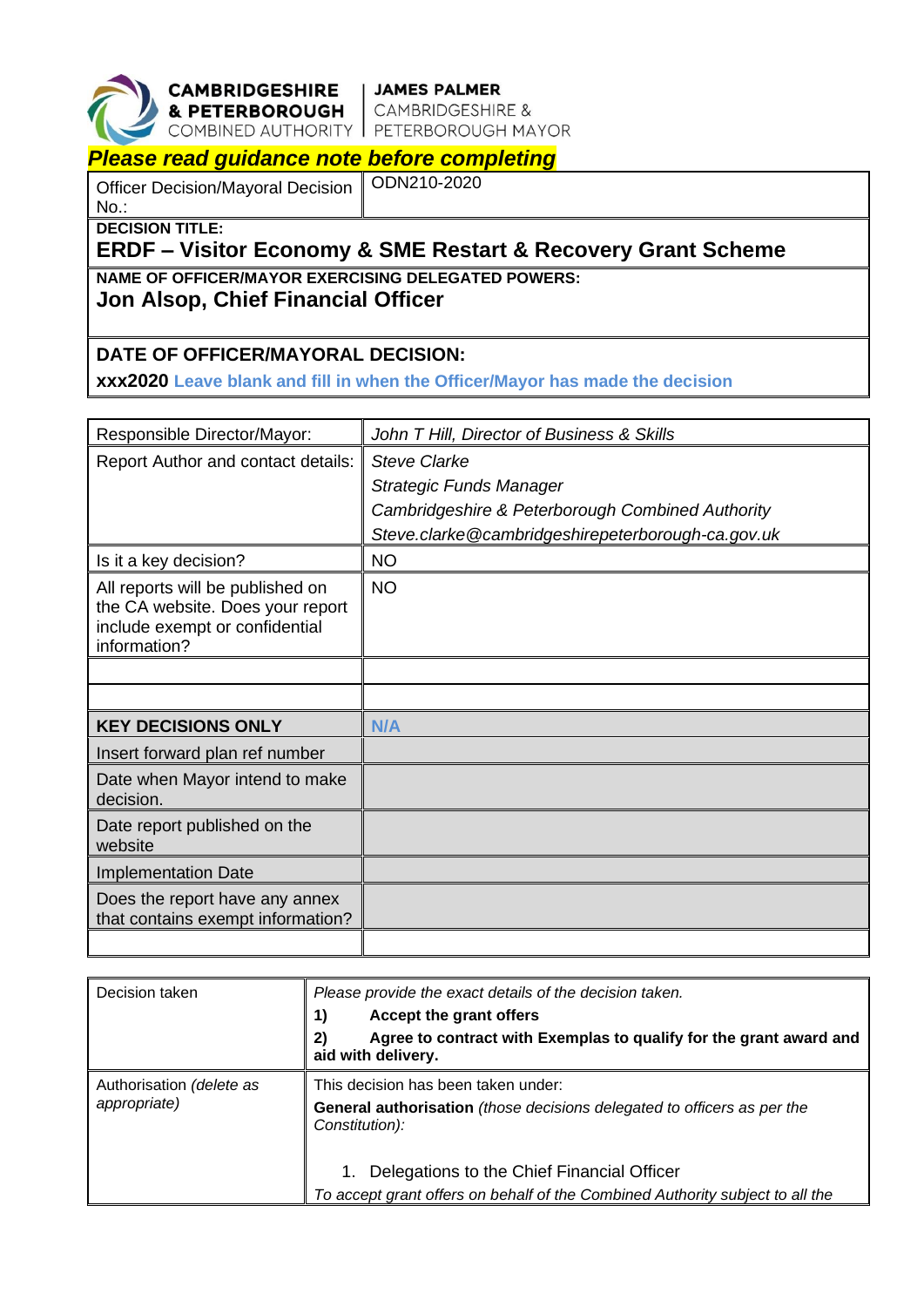

|                               | terms and conditions set out by the grant awarding body                                                                                                                                                                                                                                                                                                                                                                   |  |  |
|-------------------------------|---------------------------------------------------------------------------------------------------------------------------------------------------------------------------------------------------------------------------------------------------------------------------------------------------------------------------------------------------------------------------------------------------------------------------|--|--|
|                               | Scheme of Delegation & Proper Officers (Ch 17 and 5.5)                                                                                                                                                                                                                                                                                                                                                                    |  |  |
|                               | This is new expenditure under £500k                                                                                                                                                                                                                                                                                                                                                                                       |  |  |
|                               |                                                                                                                                                                                                                                                                                                                                                                                                                           |  |  |
|                               | Specific delegation by Board (those decisions delegated to officers by the<br>Board)                                                                                                                                                                                                                                                                                                                                      |  |  |
|                               | 2. N/A                                                                                                                                                                                                                                                                                                                                                                                                                    |  |  |
| Background Information        | • European Regional Development Fund (ERDF) announced the<br>Grant Schemes via Central Government and it was published<br>widely week commencing 10 August, the grants are revenue funds<br>and between £1k and £3k with up to £5k being available in<br>exceptional circumstances. In order to access the funds the<br>delivery organisation had to be delivering an ERDF project already.<br>There are 2 grant schemes: |  |  |
|                               | <b>Kick-Starting Visitor Economy</b>                                                                                                                                                                                                                                                                                                                                                                                      |  |  |
|                               | <b>SME Restart &amp; Recovery</b>                                                                                                                                                                                                                                                                                                                                                                                         |  |  |
|                               | The CPCA do not deliver any ERDF projects and are therefore<br>choosing to outsource delivery of these schemes. Exemplas were<br>approached to partner with CPCA to apply for the funds and the<br>administration of the grants would be split between the 2<br>organisations.                                                                                                                                            |  |  |
|                               | <b>CPCA have experience of delivering small grant schemes</b><br>$\bullet$<br>successfully, using HubSpot to manage the process. The grant<br>schemes will be managed via HubSpot and using the team that<br>have previously administered the COVID grant schemes in the LGF<br>Team. Exemplas will manage all ERDF invoicing on behalf of CPCA<br>and the CPCA will bank roll the grants.                                |  |  |
|                               | The forward funding of the grants has been agreed, this totals:<br>$\bullet$                                                                                                                                                                                                                                                                                                                                              |  |  |
|                               | £349,873.85                                                                                                                                                                                                                                                                                                                                                                                                               |  |  |
|                               | It has also been identified that there is a requirement for additional<br>$\bullet$<br>support in the Finance Team to manage the grants; this is being<br>discussed with the Growth Hub who do have funds to support<br><b>COVID linked work</b>                                                                                                                                                                          |  |  |
| Alternative options           | List alternative options considered and rejected and the reasons for rejection.                                                                                                                                                                                                                                                                                                                                           |  |  |
| considered.                   | Do not leave this section blank or put 'None'. There is always an alternative<br>even if it is to do nothing.                                                                                                                                                                                                                                                                                                             |  |  |
|                               | 1. Do nothing and miss out on vital funding for local businesses and the<br>vulnerable tourist industry<br>2. Approach other delivery partners - this would take too long and would<br>mean the CPCA would miss out on the opportunity                                                                                                                                                                                    |  |  |
| <b>Financial Implications</b> | Please include the total costs and how the project will be funded. Please<br>include budget codes for your directorate                                                                                                                                                                                                                                                                                                    |  |  |
|                               | The costs for administration of the grants is included in the grant funds.<br>It has been identified that there will be a requirement for additional support for<br>the finance Team - this is being investigated with the Growth Hub who have<br>funds available to support COVID related activity. Grants are between £1k -<br>£3k                                                                                      |  |  |
|                               | The total of £349,873.85 is allocated as follows:<br>Kick-Starting Visitor Economy - £129,967.98 Revenue Funding<br>SME Restart & Recovery - £178,585.18 Revenue Funding                                                                                                                                                                                                                                                  |  |  |